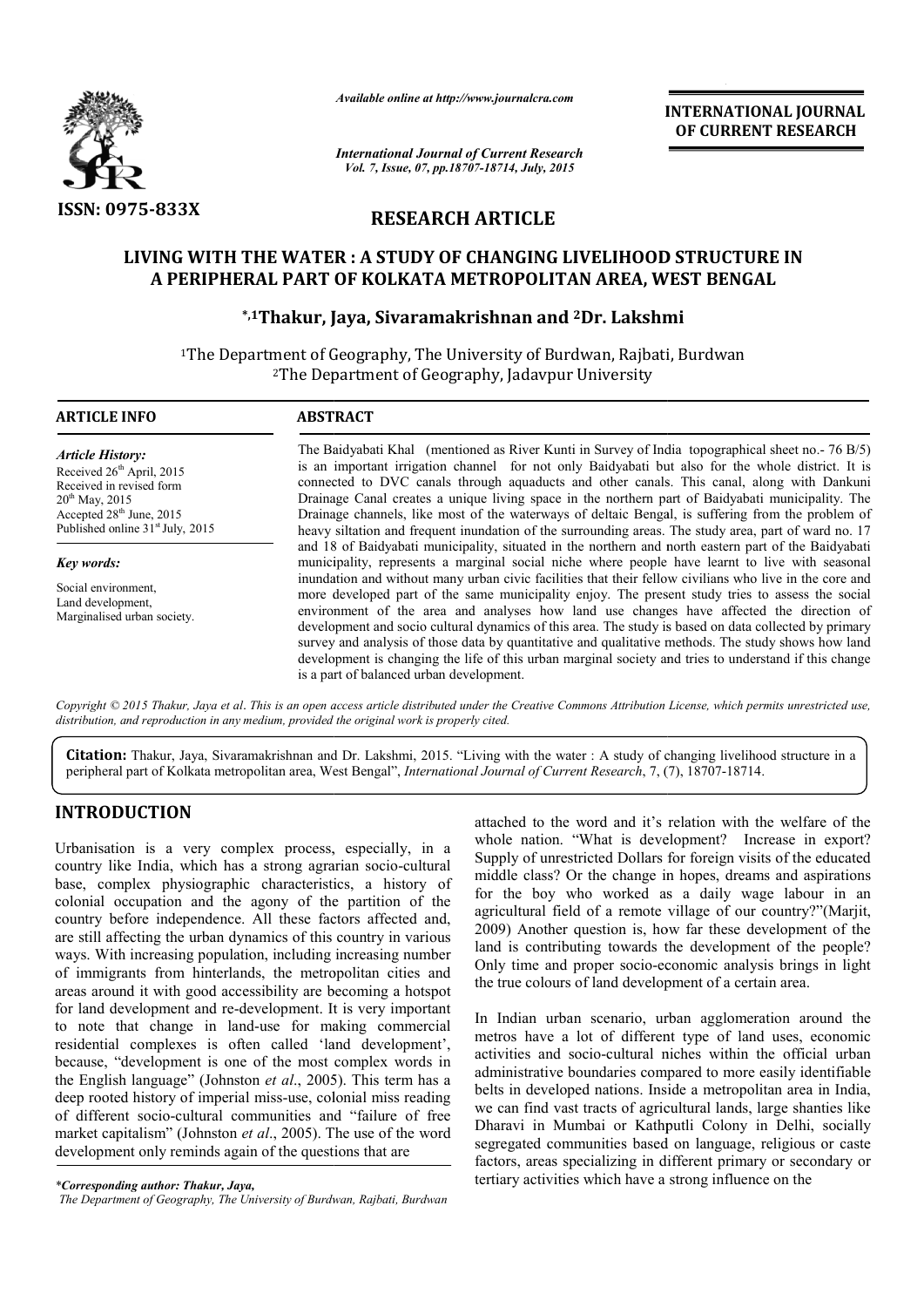community out there . For proper and balanced development of Indian urban centres the complexity of the different facets of urban communities must be taken into consideration. In these Indian urban units we often see people attracted to the urban agglomerations due to scope or 'hope' for the scope of jobs and a better socio-economic life which draws a lot of people from areas around the urban agglomeration, especially the rural areas around it. These immigrants, in search of a better life, come to the urban areas but, are often forced to settle themselves down in metro shanties or slums or any kind of cheap land available to them in the metropolitan area. The study area in question is such an area where the physical attributes and socio-cultural factors have created a very interesting urban community around a seasonally inundated water meadow inside Kolkata Metropolitan Area situated in it's north eastern part, on the eastern bank of river Hooghly.

### Study area

The study area is situated in parts of ward no.-17 and 18 of Baidyabati municipality. It includes almost 2.5 square km. area and extends from 88°19'4" East to 88°20'30" East longitude and from 22°47'31" seconds North to 22°48'39" North latitude (Fig.1). It is included in Kolkata Metropolitan Area. The study area is actually a water meadow beside the channel of River Kunti, also known as "Baidyabati Khal" in the study area, which is a tributary of the River Hooghly.

#### **Rationality**

The study area is under Baidyabati municipality , which is the only municipality in the western part of river Hooghly directly connected to Katwa, Burdwan (through Bandel) and Tarakeswar (through Sheoraphuli), all three major points of transit from rural hinterland of Kolkata Metropolitan Area. Inspite of being a part of a municipal area , the study area itself is surrounded by agricultural fields. The study area is very much accessible by road from Howrah, Kolkata and Burdwan. It is within 40 kilometres of Howrah and Kolkata and within 90 Kilometres of Burdwan. From Howrah, the study area can be reached by road through the NH-2 and G. T. Road .To reach the study area from Kolkata by road, one has to take first B. T. Road , then crossing the Ganges, G.T. Road and NH-2. The area is also very close to Baidyabati railway station on Howrah-Burdwan mainline. It is within 5 minutes train journey from Sheoraphuli railway station, junction point of Howrah-Tarakeswar branch line and Howrah-Burdwan main line (Fig.2). All these factors along with availability of affordable land and rental houses at cheap price make this area a magnet for migrating rural and urban population as well as a target for land developers. A study of this area brings to front the complex dynamics of an urban society living on both economic margin and urban fringe.

#### **Objectives**

The main objectives of the study are:

- To make an in depth survey of life and livelihood structure of the people of this area
- To make a comparative study of the development status of the residents on a time scale

To enquire the future prospects of the study area

#### Database and Methodology

This work is mostly based on primary data which was obtained from the field through a structured questionnaire and random sampling technique was used for this purpose. Some secondary data, mostly collected from Census of India, has also been used. Different statistical techniques were used for analyzing the data and suitable cartographic techniques were used to represent them including maps and diagrams. By analyzing and interpreting them conclusions have been drawn.

#### Background of the study area

The area under study can actually be termed as a derelict water meadow crossed by a flood meadow. A water meadow is defined as a "grassland subject to controlled irrigation using sluice gates to control the water" (http://www.farmdirect.co.uk/farming/history/watermedow/index.htm , retrieved 30 December, 2014) where as a flood meadow is defined as "a lowland covered in shallow water due to seasonal inundation" (http://www.farm-direct.co.uk/farming/history/watermedow/ index.htm retrieved 30 December, 2014). "Former water meadows are found along many river valleys, where the sluice gates, channels and field ridges may still be visible….The drains in a derelict water-meadow are generally clogged and wet, and most of the carrier channels are dry…..The complex mixture of wet and drier ground often gives derelict water-<br>meadows particularly high wetland biodiversity." meadows particularly high wetland biodiversity." (http://en.wikipedia.org/wiki/Water-meadow, retrieved 30 December, 2014). The study area has all these characteristics. The seasonal inundation gives the area a unique environmental characteristics. The study area attracts a lot of wildlife, especially wild and migratory birds who are endangered due to rapid proliferation of build up areas. But, this same wet and dry spell of the study area makes it complicated for residential buildings which often need an elevated platform to avoid inundation. A wetland habitat challenged by a flow of human dwellers in search of cheap land, a fringe community trying to survive without many urban facilities, a group of people living in the socio-economic margin, an area on the brink of change as the big real estate boom knocks on it's door (or steps on it's cheap land to be precise), there are a lot of ways to look at the study area.

The history of Baidyabati-Sheoraphuli area can be traced back to at least 500 years back. The area flourished under the Sheoraphuli royal family as a 'gunge' (a market settlement). The 'Sheoraphuli Haat' still a remnant of that. The Baidyabati municipality is actually one of the oldest municipalities of the Kolkata Metropolitan Area, being under municipal governance since 1869. Although, the area under study has not exactly been the most popular choice of habitation from the early times. It has long been a wetland, mostly barren with some plots used for grazing or small scale cultivation. But, the last 20 years saw a huge change in the land-use and demography of this area. The population increased rapidly, while small homesteads popped up here and there and everywhere in what was once a barren land.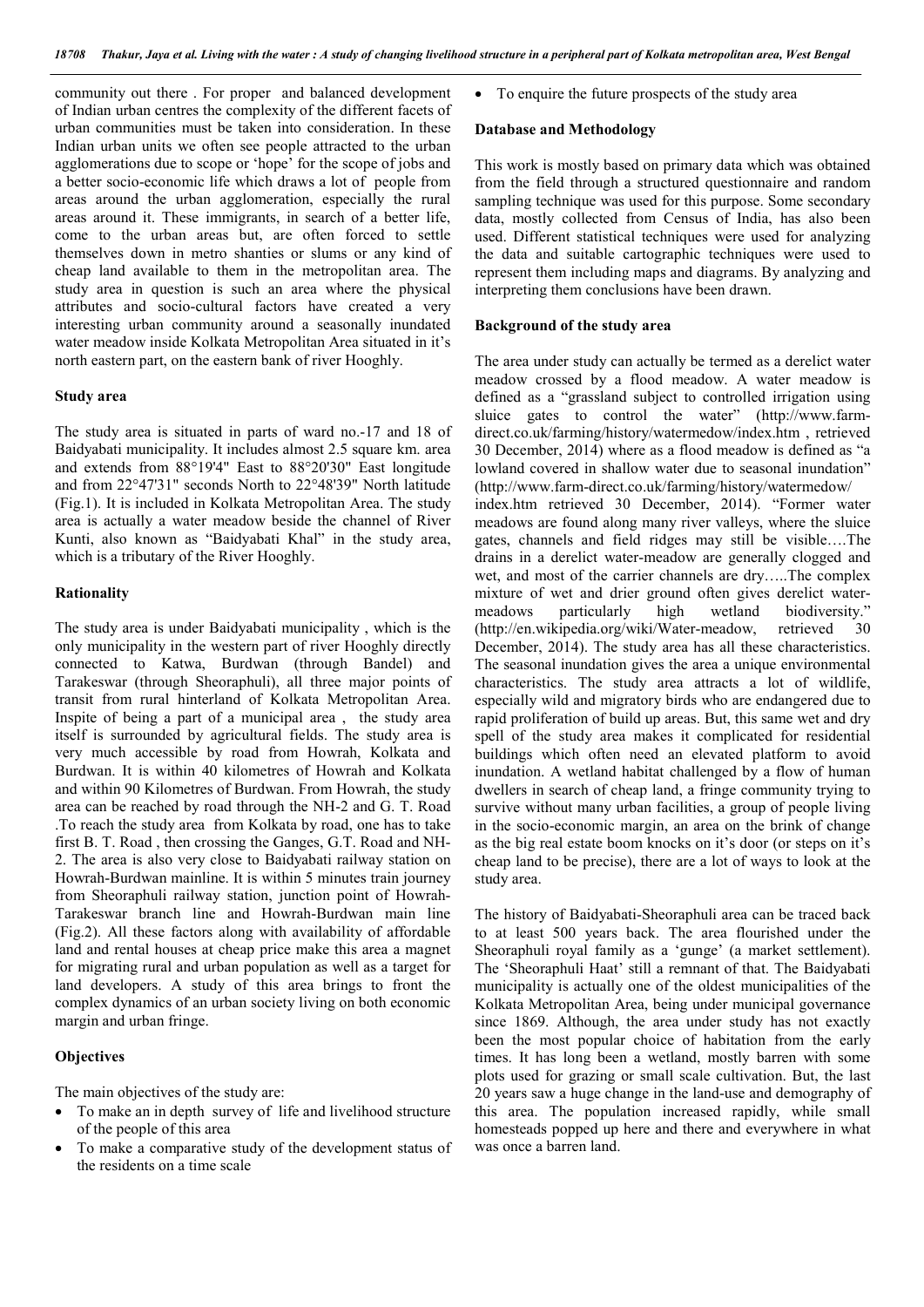

Fig. 1. Location map of the study area

Search for cheap land, search for a place to live near a accessible communication line led people to ignore the poor civic facilities and unhealthy living conditions. The later part of the study tries to understand the 'why's and 'how's.

#### Life on the edge of the town

As mentioned before, the area under study was very scarcely populated even 20 years ago. A foundry which has been defunct for about last 50 years, a lot of marginal agricultural fields and half submerged lowlands dominate the landscape around the Baidyabati Khal area as can be easily observed

while crossing this area on any Howrah-Burdwan mainline train.

Even 20 years ago, the elites, the Bengali speaking middle class and higher class avoided this area as a choice of residence. In fact, it is still a concept running high that, this area is the abode of thugs and petty thieves and should be avoided at night if possible, more so for the women who have a high risk of being harassed in this area according to the perception of the economically and socially high class living in core residential areas of Baidyabati.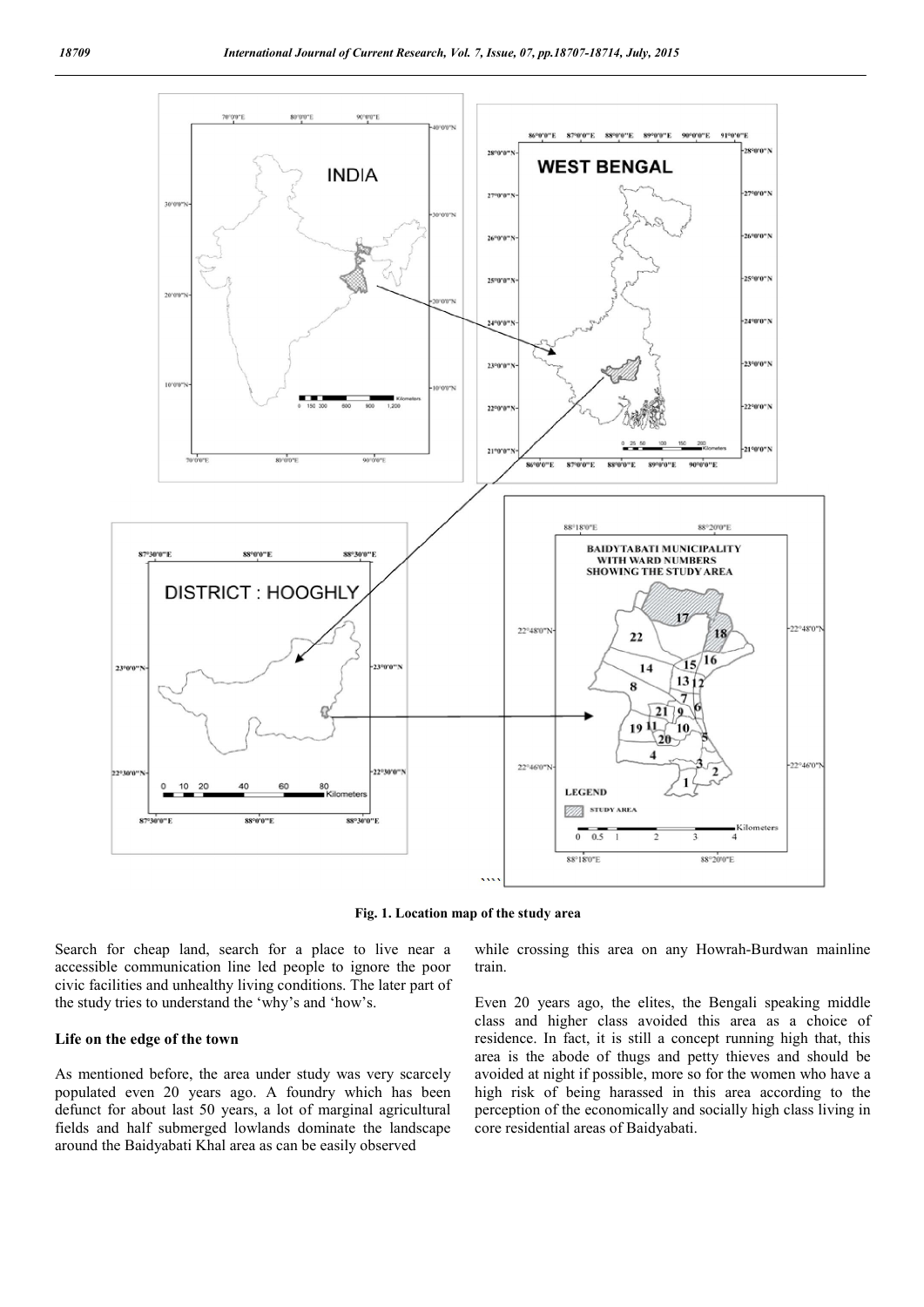

Fig.2.Transport map of the municipality that includes the study area

The demographic dynamics is largly affected by migration pattern. During the 2008 survey, it was found that 74.19 percent of the respondents came from outside the municipal limits of Baidyabati within a period of 25 years, while 45.16 percent came from outside Hooghly district. In last 7 years there has not been a very stark change but the number of people immigrating here is slowly but surely increasing, with 80.32 percent of respondents coming from outside of Baidyabati and 49.25 percent of the respondents coming from outside Hooghly district (Fig.3).



[Source : Primary Survey, 2008 July inside rim) and 2015 January (outside rim)] Fig.3. The source of immigration

Most people coming from outside of district Hooghly originated from Burdwan and Murshidabad district (Fig.3). They came from their native districts as a result of loss of land, property and livelihood due to flood, bank erosion or economic trouble (Table 1), in search of a better life. Some of the residents have previously lived in Kolkata and Howrah for some times before coming to the study area and settling down here. The magnetic pull factor of this area remains as cheap land rates and rent, proximity of railway station, proximity of job opportunity, etc. (Fig.4) But, life and living condition in the study area is not at per proper civic requirements. During the 2008 survey it was noted that 54.84 percent houses were made of mud and thatch an only 35.48percent of brick and cement (Fig.5). However, increased demand of land has made this area a gold mine for land speculators. A lot of new structures are coming up here. Thanks to land developers and a proposition of a B.Ed. college nearby that has further increased the land prices, 8.11 percent of the residential structures (including the ones under construction) now have more than 2 stories while 7 years ago none like that could be found (Fig.6). The overall condition of the houses have improved in these 7 years with 56.38 percent houses being made of brick and cement.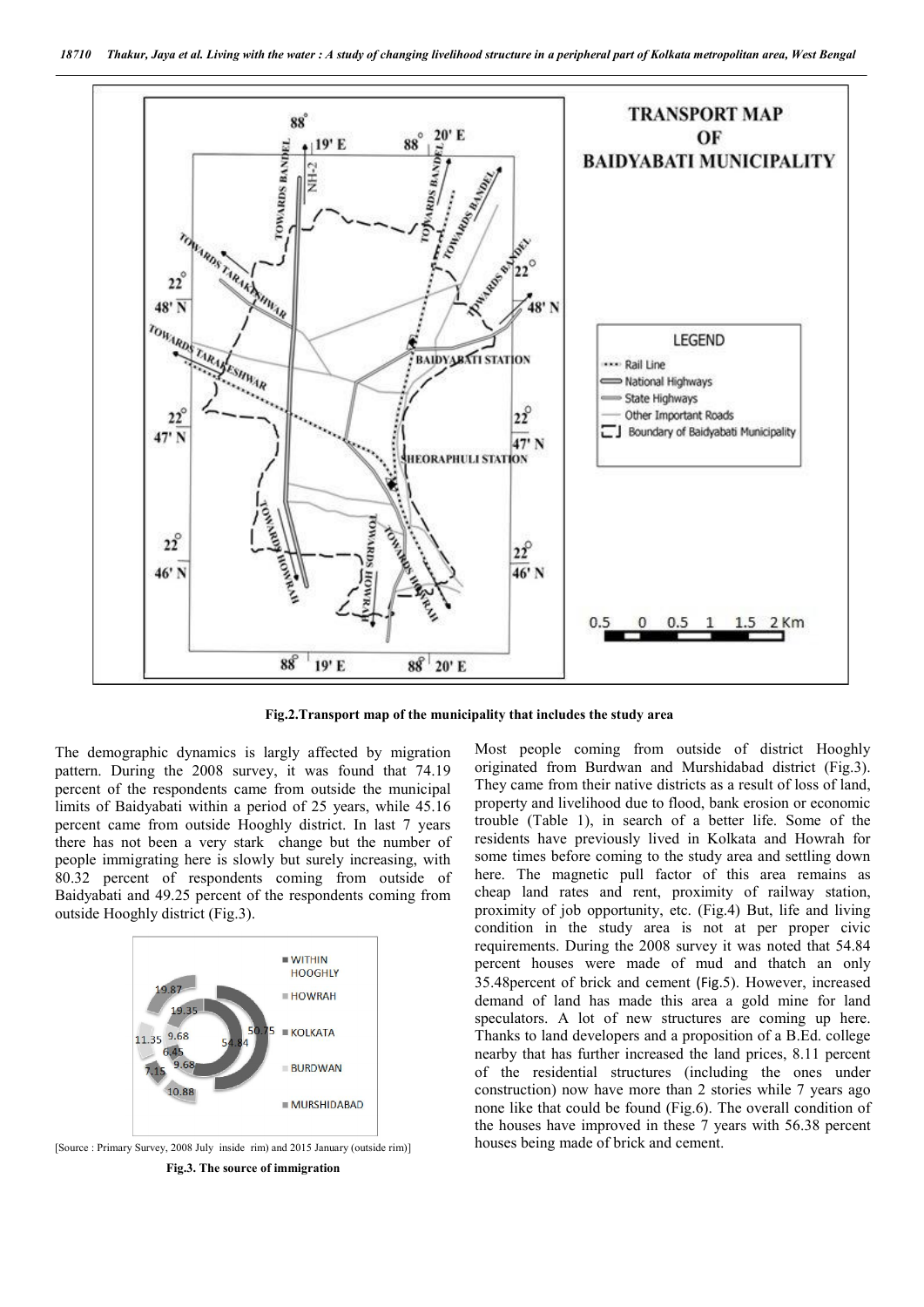Table 1. Pattern of Immigration

| District       | Average year of immigration (2008) | Average year of immigration (2015) | Push factors                                 |
|----------------|------------------------------------|------------------------------------|----------------------------------------------|
| Within hooghly | 22.75                              | 4                                  | Congestion, rising house rent, change of job |
| Howrah         |                                    | 82                                 | Congestion, problems of rearing cattle       |
| Kolkata        |                                    | 7.85                               | Congestion, rising house rent                |
| Burdwan        |                                    | 21                                 | Flood, loss of life and property             |
| Mushidabad     |                                    | ر ے                                | Loss of land due to flood and bank erosion   |

*(Source : Primary Survey, 2008 July and 2015 January*)



*(Source : Primary Survey, 2015 January*)



Fig.4. Reasons for residing in the study area

Fig. 5. Structure of the wall of the houses Fig. 6. No. of stories of the houses

93.55

78.03

 $\sqrt{96}$ OF

■% OF

 $(2008)$ 

 $(2015)$ 

**HOUSEHOLDS** 

**HOUSEHOLDS** 







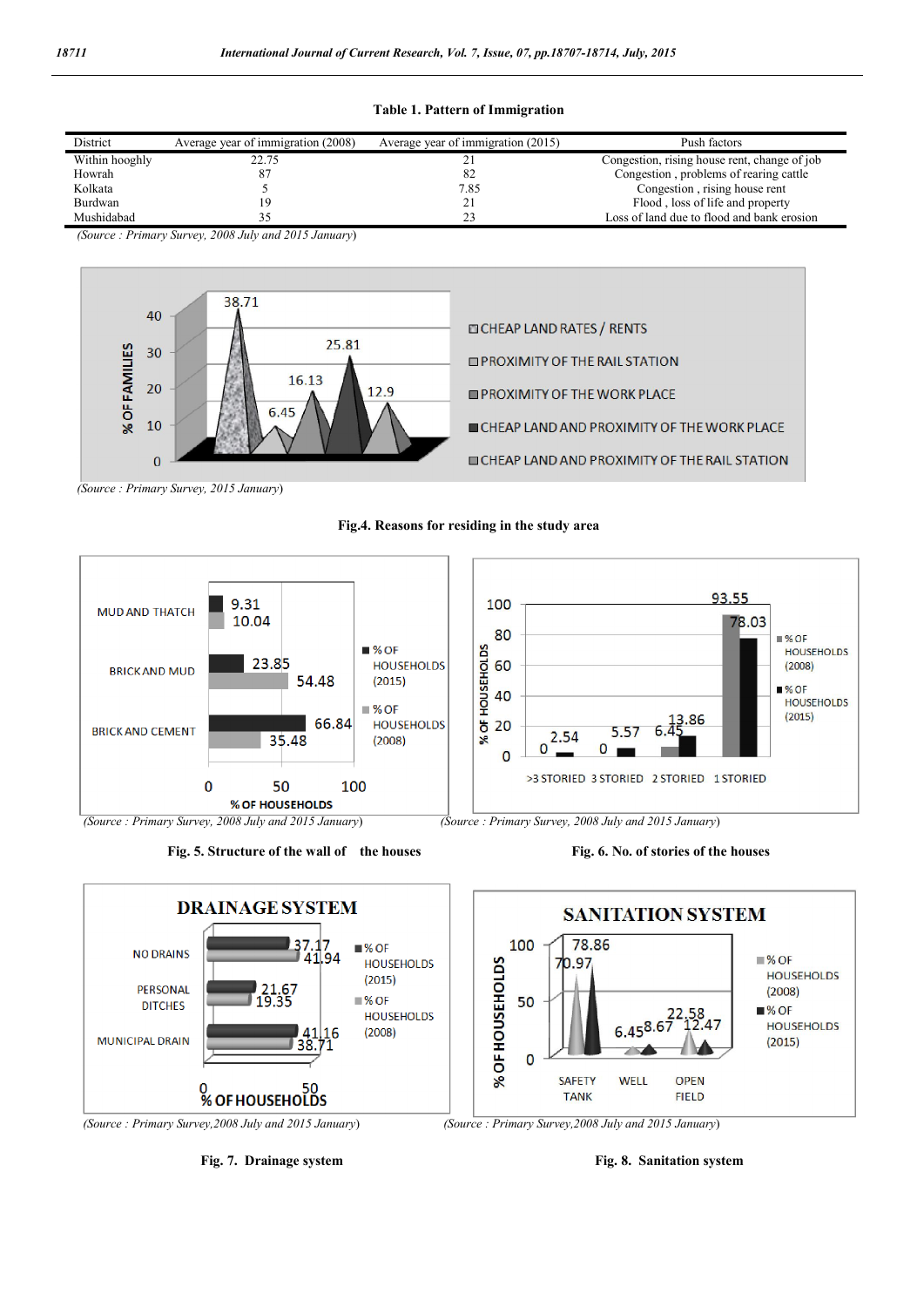The private land developers who are utilizing the shady land transfer system and technical weaknesses of red tape-ism within the municipal structure are improving the roads for their own interest to improve the price of the properties in the study area.

But the area being a water meadow, the unplanned landfills and obstructions of previous drainage systems are only exaggerating the problems of water logging and creating further unhelthy condition of living for those who are not economically able enough to live in masonry houses above the flood line. (A large part of the study area is water logged during the monsoon and post monsoon period) The draining of dirty water from houses remain problematic with only 41.16 percent responding households availing municipal drains and 37.17 percent having the privilege of no drains at all (Fig.7).

Although, the figure has improved from 2008 when it was 38.71 percent and 41.94 percent respectively. If that much people residing in parts of a municipal area having no access to proper drainage, it is disturbing. But, it can be mentioned that, at least the number of people availing proper drains have crossed the number of people with no drains. 18.47 percent of the have no access to sanitary privy which is definitely an improvement from 22.58 of 2008 (Fig.8). A lot needs to be done to improve the condition in this sector much like the availability of potable drinking water with 42.11 percent of the respondents having access to tap water including personal and public tap connections at home and at road. (Fig.9)



*(Source : Primary Survey, 2008 July and 2015 January*)

#### Fig. 9. Source of portable drinking water

The occupational structure is dominated by agricultural labour and animal husbandry. The other major job being domestic help, mostly dominated by the ladies living in the 'jhopris'(thatch huts) and low rented rooms of the area.(Fig.10) But, if we closely observe the change that occurred in the occupation structure in last 7 years, we see that slowly but surely the number of people involved in the primary sector are declining and the sector that is gaining momentum is not secondary (the number of respondents involved in jute mill has declined too), but, tertiary (domestic help, shop keeping, pulling rickshaw, vendoring small goods, etc.). But, as the diagram shows this shift is mostly towards the informal sector which is not a very healthy sign for the economic condition of the area. The average monthly income of most of the respondents was between Rs. 1500 to 3000 with 32.26 percent of the responding families belonging to this group and the

modal value being Rs.2667 which is an improvement from the 2008 modal value of Rs. 2438 (Fig.10). With land development, more people belonging to higher economic standards and income are becoming interested to move in this area , as it is prominent from the increase in the group of average monthly income ranging from Rs. 6000-8500 (Fig.10). Another interesting observation in figure number 10 is the decline in number of people in the average income group of less than Rs.1500. The occupation structure dominated by primary activity and informal tertiary activity remains a dominant reason for this situation. As the land price and house rents rise people belonging to this group are finding it tough to find a place in this community. Slowly but surely they are moving out of this area which is evident from the decline in this income group. Very few family actually had enough social mobility to pull themselves up to the higher income groups.



 *(Source : Primary Survey, 2008 July and 2015 January*)

#### Fig. 10. Occupational structure

Economic structure has an effect of healthcare especially the access to it. The respondents with better economic condition can rapidly avail the private practitioners and clinics nearby in case of emergency, while the less privileged have to travel to the Government hospital in Chandernagore or the municipal clinic. Figure number 12 demonstrates that there is very high negative correlation between average monthly income and time distance to medical facilities, the coefficient of correlation between the two variables being -0.97. It means, time distance to reach medical help increases with decreasing average monthly income. This high negative correlation shows a very hard truth of the presses situation of Indian society where every kind of facilities and amenities are available, if one can afford it, of course. For those who don't have the money to spend, these new facilities and services brought in by the new wave of development, or as R.B. Mandal calls it, 'pseudodevelopment'(Mandal, 2000), only remains a distant dream. The condition of female hygiene and reproductive health is even worse, with society making their own biological structure their own stigma, more so due to lack of education (only 45.27 percent being literate, with a female literacy rate among respondents being 39.87 percent which is a decrease from 40.32 percent of female respondents being literate in 2008 as shown in figure number 13.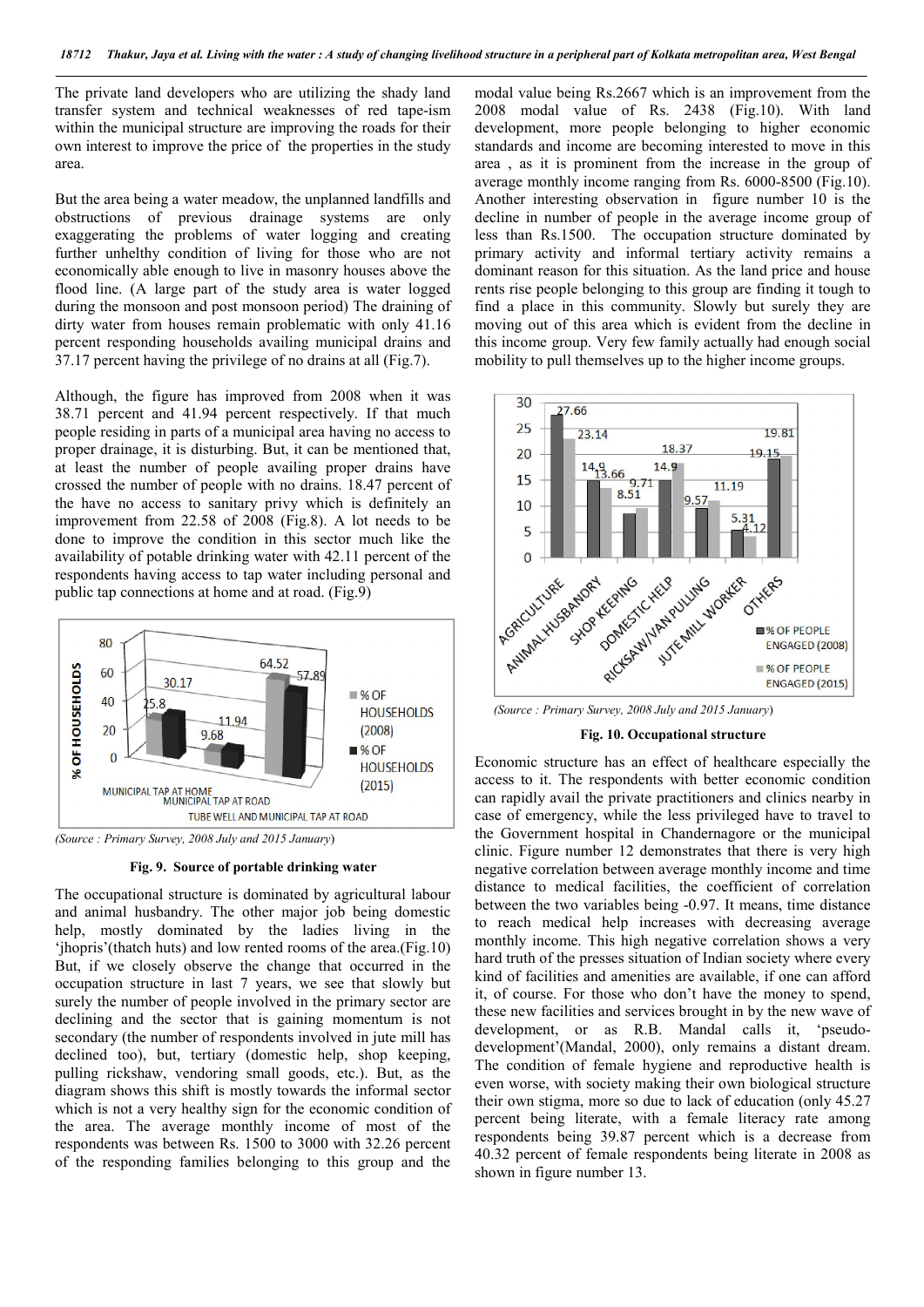

 *(Source : Primary Survey, 2008 July and 2015 January*)













*(Source : Primary Survey, 2008 July and 2015 January)*

Fig. 14. Use of home appliences